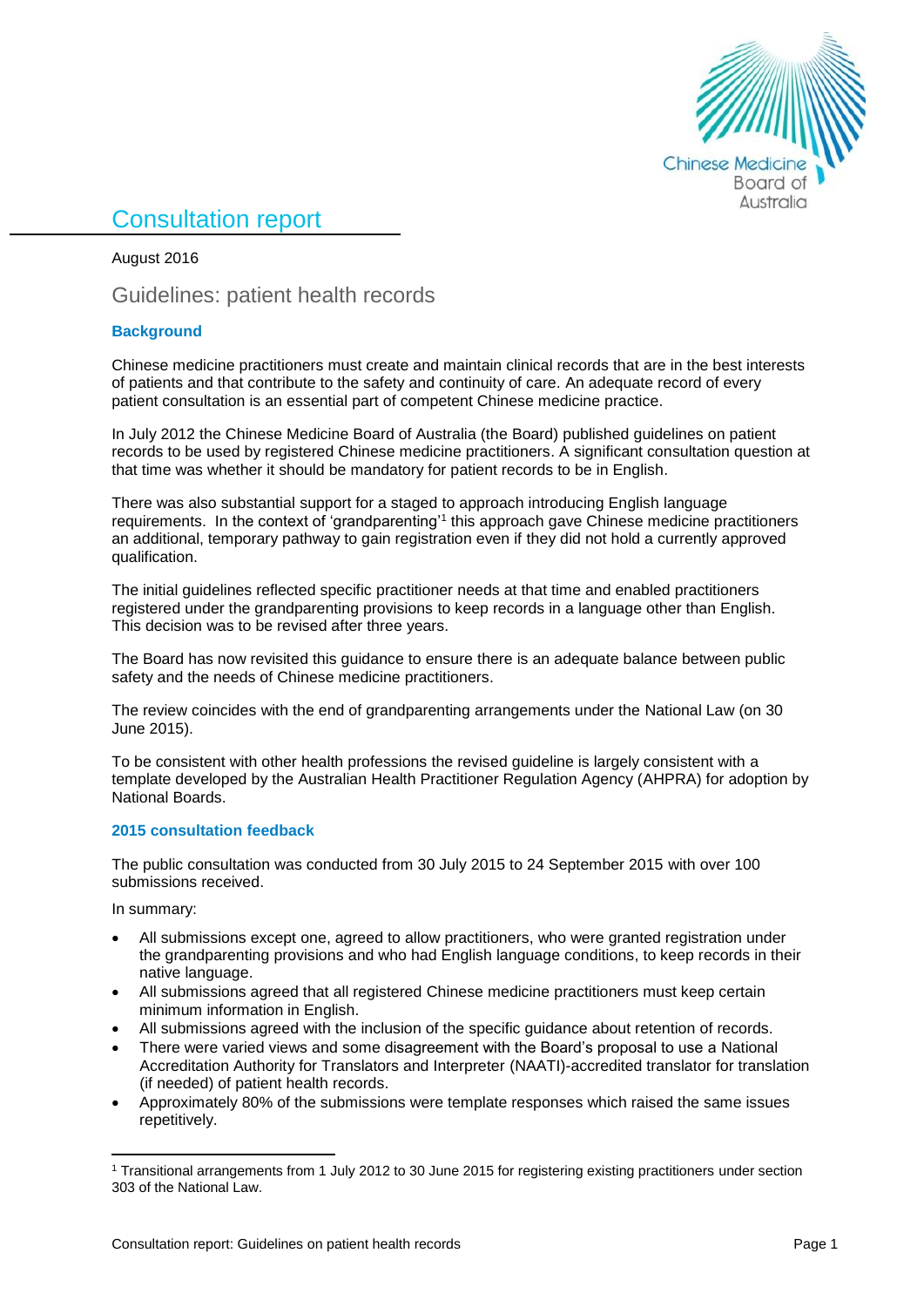Interestingly, there were objections to matters which were already settled in the existing guideline.

The Board received objections to some existing elements of the guideline which has been operating for more than three years. These issues were:

- to allow the keeping of records in languages other than English was only to apply to those registered under the 'grandparenting provisions', and
- those grandparented (registered) Chinese medicine practitioners who submitted evidence that they met the Board's *English Language Skills Registration Standard* were expected to record their health records in English.

These provisions are not new. The revised guidelines maintain these provisions.

#### **Decisions**

- 1. With very strong support from submissions, it is agreed that certain minimum information must be kept in English by all registered practitioners.
- 2. With very strong support from submissions, specific guidance about retention of records has been included.
- 3. In response to various concerns about the mandatory use of NAATI-accredited translators, it has been agreed to emphasise registered practitioner's responsibility to be fully satisfied that any summary or translation is adequately comprehensive and accurately reflects the content of the original record. It has also been made clear that there are a variety of acceptable ways to respond to a request for translated information.
- 4. For information about records not in English see next section.

#### **Language of patient health records**

The Board fully respects the historical background of Chinese medicine. As for all health professions, the importance of keeping profession-specific terminology is acknowledged.

As part of this review, the Board consulted on whether or not it is acceptable in some circumstances to keep health records in languages other than English. The Board was mindful that it needs to manage the continuation of 'grandparented' practitioners, some with English-language-related conditions on registration, in a fair and reasonable way.

The issue of records not being kept in English is highly relevant to a cohort of about 20% of 'grandparented' practitioners who do not meet the approved English-language registration standard but are able to practise with English-language-related conditions on their registration. This references a specific population as grandparenting is no longer an option for registration since 30 June 2015. The numbers are also reducing over time as registrants apply to have their conditions removed and as new graduates enter the profession.

With very strong support from submissions, the Board has decided that that the emphasis should continue to be on accuracy of patient records in the interest of public safety. The Board has carefully considered:

- patient safety issues
- the purpose of patient records
- the need for records to include profession specific terminology such as syndromes and herbs written in *pin yin*
- the context of grandparenting, and
- that all registered practitioners need to keep certain minimum information in English.

The Board has included in the final guideline that records should be kept in English, the only exception being for grandparented registrants who have English language conditions of registration.